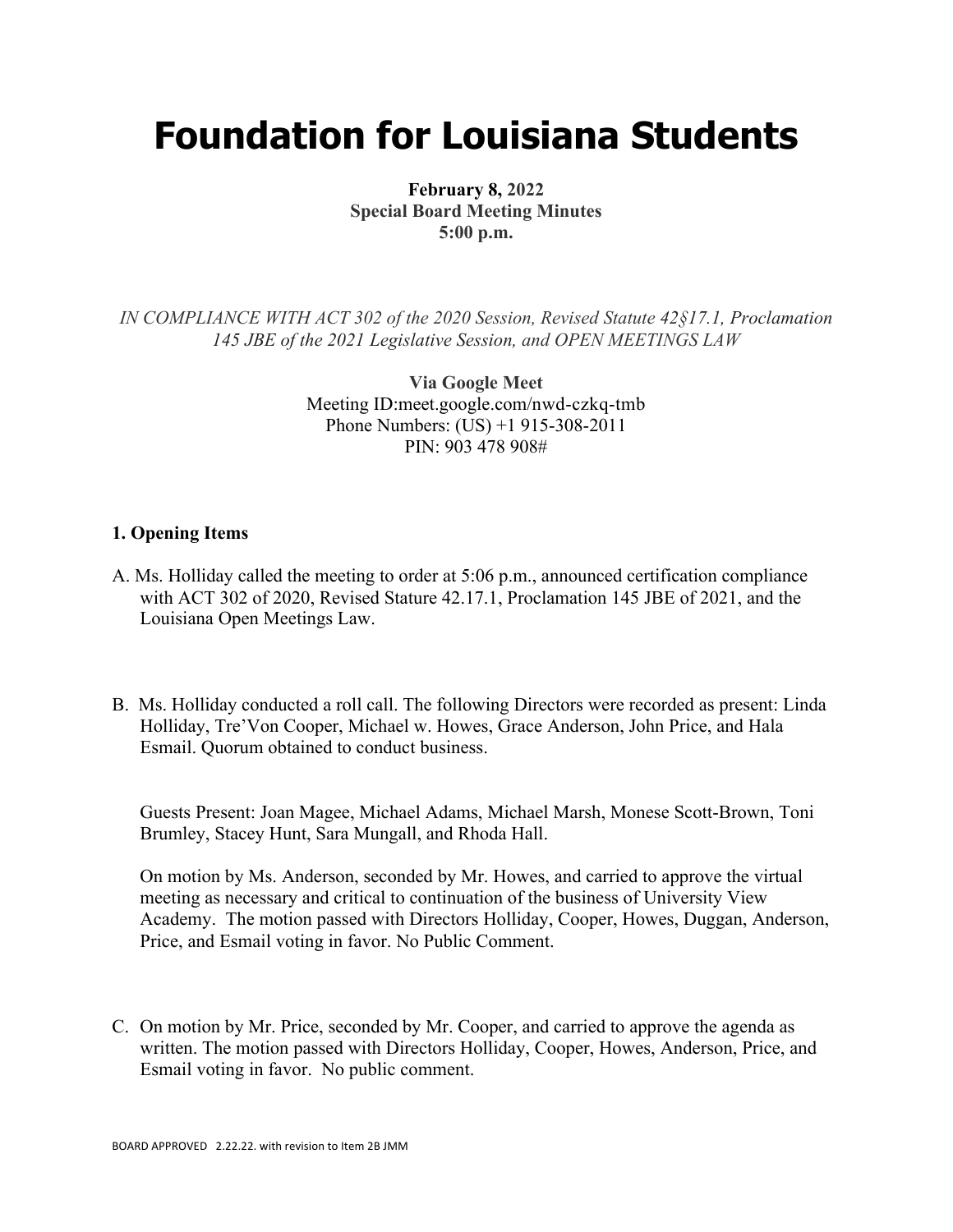## **2. New Business**

A. On Motion by Mr. Price, seconded by Mr. Cooper to enter executive session at 5:09 p.m. to discuss interim appointment of Interim Superintendent. The motion passed with Directors Holliday, Cooper, Howes, Anderson, Price, and Esmail voting in favor. No public comment.

On motion by Mr. Cooper, seconded by Howes to conclude Executive Session void of any voting and return to the Special Board Meeting at 6:29 p.m. The motion passed with Directors Holliday, Cooper, Howes, Anderson, Price, and Esmail voting in favor. No public comment.

- B. Ms. Holliday led the Discussion/Approval of Interim Superintendent. A motion was made by Mr. Cooper to appoint Ms. Eugenia Cardozo as Interim Superintendent without a second. A substitute motion was made by Ms. Anderson to appoint Dr. Shana King, seconded by Mr. Price . The motion to appoint Dr. King as Interim Superintendent passed with Directors Holliday, Howes, Anderson, and Esmail voting in favor and Mr. Cooper voting not in favor. No public comment.
- C. Ms. Holliday led the Discussion/Approval of Check signing authority for UVA. On motion by Ms. Anderson, seconded by Mr. Price that all check signing authority for UVA will be assigned to the Interim Superintendent as of February 16, 2022. The motion passed with Directors Holliday, Cooper, Howes, Anderson, Price, and Esmail voting in favor. No public comment.

On motion by Mr. Price, seconded by Ms. Anderson to authorize Board President Holliday to negotiate the Interim Superintendent salary based on executive session discussions and acceptance by Interim Superintendent candidate Dr. Shana King. The motion passed with Directors Holliday, Cooper, Howes, Anderson, Price, and Esmail voting in favor. No public comment.

Mr. Priced moved to reflect in the minutes the board's appreciation for all candidates who applied for Interim Superintendent as they are valued assets to University View Academy.

## **5. Closing Items**